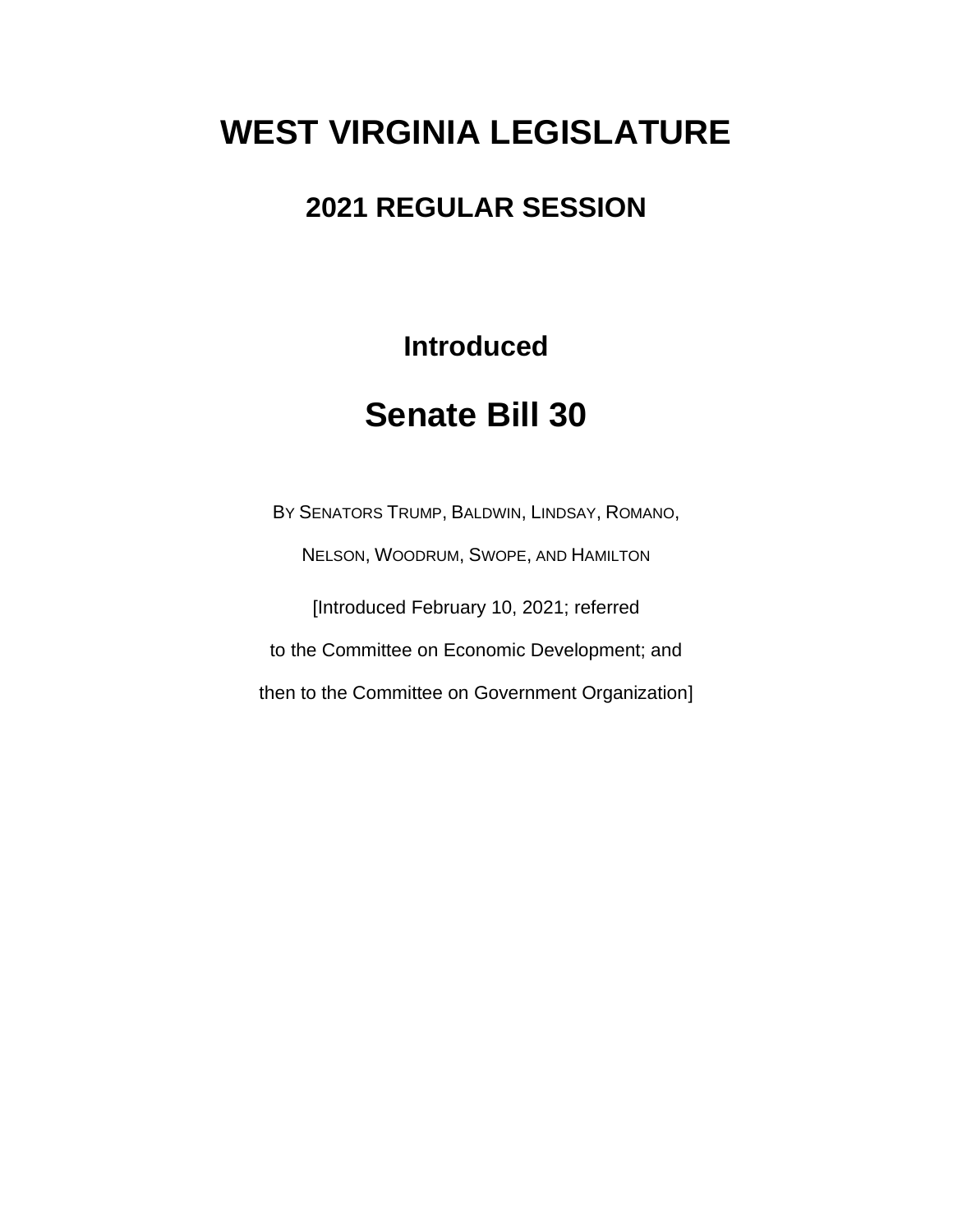| 1 | A BILL to amend the Code of West Virginia, 1931, as amended, by adding thereto a new section, |
|---|-----------------------------------------------------------------------------------------------|
| 2 | designated §24-1-1c; to amend and reenact §24-1-2 of said code; and to amend and              |
| 3 | reenact §24-2-1 of said code, all relating to permitting third-party ownership of all         |
| 4 | renewable and alternative energy generating facilities; making legislative findings; defining |
| 5 | terms; and creating exceptions.                                                               |

*Be it enacted by the Legislature of West Virginia:*

## **ARTICLE 1. GENERAL PROVISIONS.**

### **§24-1-1c. Legislative findings.**

- The Legislature finds:
- (1) It is in the public interest to facilitate retail electric customers to invest in and install on
- their properties, renewable, and alternative energy resource facilities of their choice;
- (2) Existing statutes and regulations with respect to net metering and interconnection
- requirements provide a satisfactory regulatory framework to govern the sale of energy from on-
- site renewable and alternative energy resource facilities;
- (3) Free-market financing may provide more customers with opportunities to install
- renewable or alternative energy resource facilities;
- (4) Installation of such resource facilities will stabilize long term energy costs to make the
- state more attractive for industry and commercial investment;
- (5) Financing arrangements, including those in which payments are based on the
- 12 performance and output of the energy resource facility installed on the property of a retail electric
- customer, will help reduce or eliminate upfront costs involved in the investments and installation
- by such customers; and
- (6) Individuals and entities which offer or receive these types of financing arrangements
- should not be considered or treated as public utilities.

### **§24-1-2. Definitions.**

Except where a different meaning clearly appears from the context, the words "public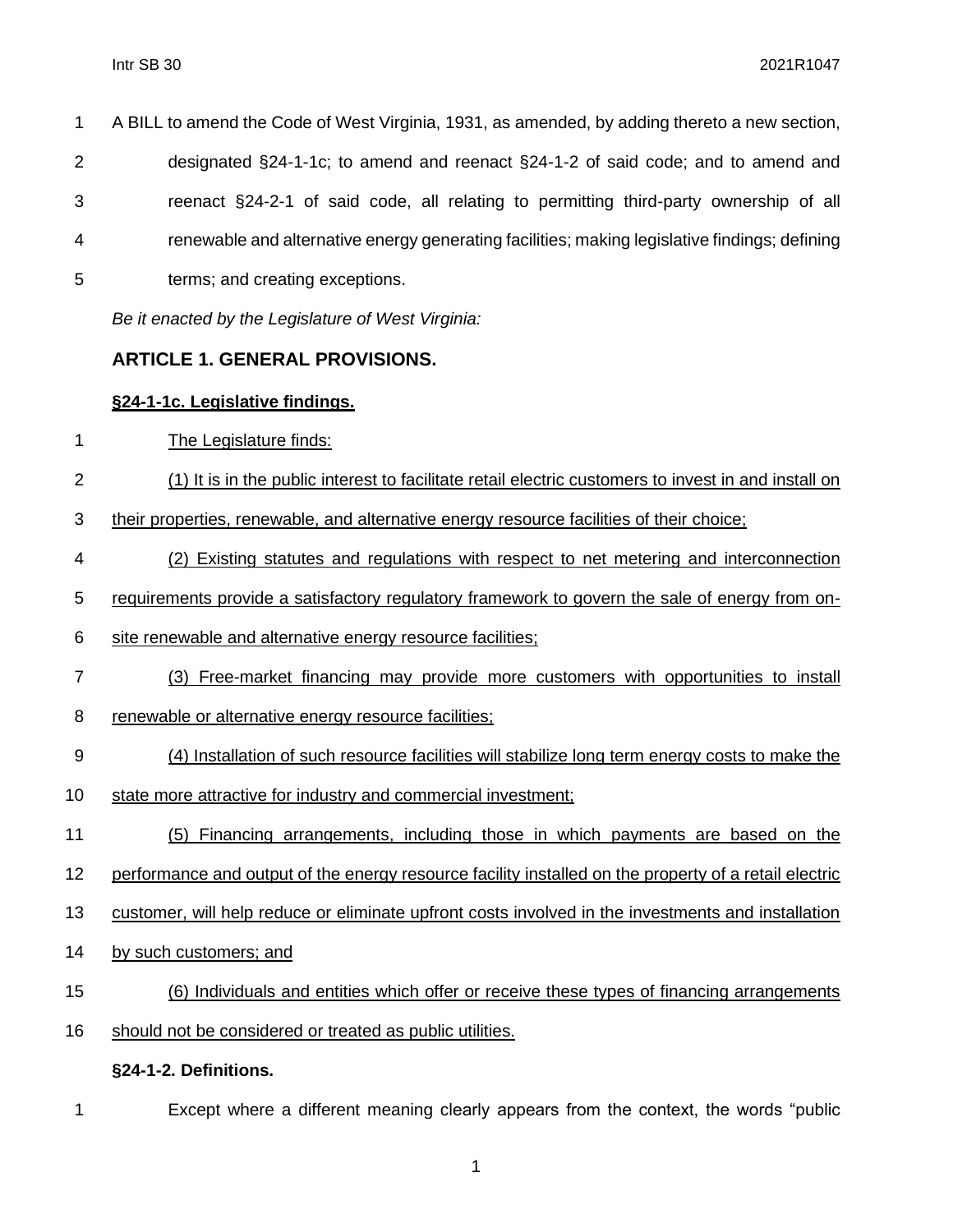utility", when used in this chapter, shall mean and include any person or persons, or association of persons, however associated, whether incorporated or not, including municipalities, engaged in any business, whether herein enumerated or not, which is, or shall hereafter be held to be, a public service: *Provided,* That "public utility" does not include individuals or entities owning a renewable or alternative energy resource facility qualifying as a customer-generator under the provisions of §24-2F-8 of this code and located on and designed to meet only the electrical needs of the premises of a retail electric customer: (1) That is leased to such retail electric consumer; or (2) the output of which is subject to a power purchase agreement with the retail electric consumer. Whenever in this chapter the words "commission" or "Public Service Commission" occur, such word or words shall, unless a different intent clearly appears from the context, be taken to mean the Public Service Commission of West Virginia. Whenever used in this chapter, "customer" shall mean and include any person, firm, corporation, municipality, public service district or any other entity who purchases a product or services of any utility and shall include any such person, firm, corporation, municipality, public service district or any other entity who purchases such services or product for resale. Whenever in this chapter the words "governing body" occur, such word or words shall, unless a different intent clearly appears from the context, be taken to mean the municipal body charged with the authority and responsibility of enacting ordinances of the municipality, as defined in §8-1-2 of this code or a public service board of a public service district, as defined in §16-13A-3 of this code.

#### **ARTICLE 2. POWERS AND DUTIES OF PUBLIC SERVICE COMMISSION.**

#### **§24-2-1. Jurisdiction of commission; waiver of jurisdiction.**

 (a) The jurisdiction of the commission shall extend to all public utilities in this state and shall include any utility engaged in any of the following public services:

 Common carriage of passengers or goods, whether by air, railroad, street railroad, motor, or otherwise, by express or otherwise, by land, water, or air, whether wholly or partly by land, water, or air; transportation of oil, gas, or water by pipeline; transportation of coal and its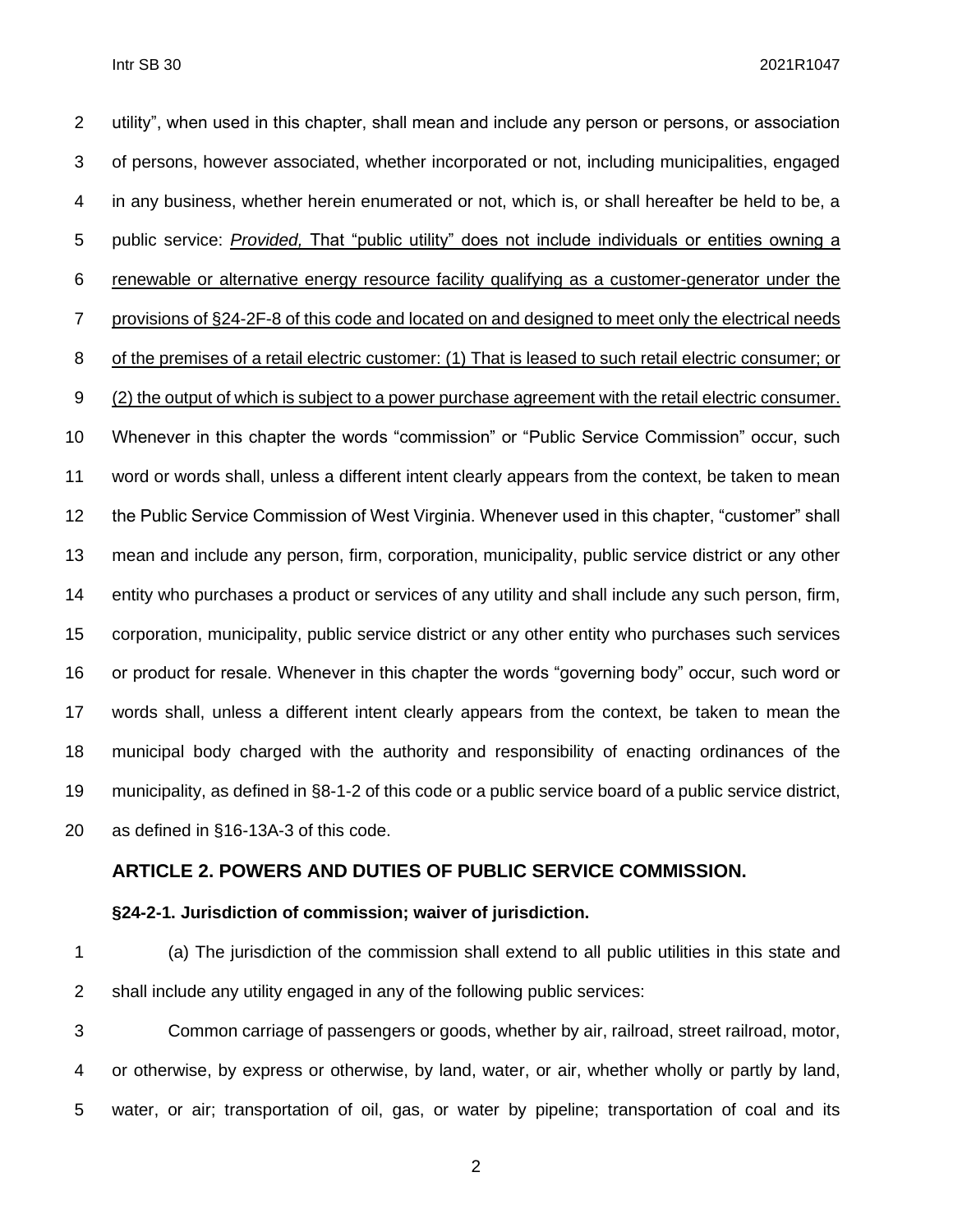derivatives and all mixtures and combinations thereof with other substances by pipeline; sleeping car or parlor car services; transmission of messages by telephone, telegraph, or radio; generation and transmission of electrical energy by hydroelectric or other utilities for service to the public, whether directly or through a distributing utility: *Provided,* That the provision of a renewable or alternative energy resource facility qualifying as a customer-generator under the provisions of §24-2F-8 of this code and located on and designed to meet only the electrical needs of the premises of a retail electric customer: (1) That is leased to the retail electric customer; or (2) the output of which is subject to a power purchase agreement with the retail electric customer, shall not constitute a public service supplying water, gas, or electricity by municipalities or others; sewer systems servicing 25 or more persons or firms other than the owner of the sewer systems: *Provided, however,* That if a public utility other than a political subdivision intends to provide sewer service by an innovative, alternative method, as defined by the federal Environmental Protection Agency, the innovative, alternative method is a public utility function and subject to the jurisdiction of the Public Service Commission regardless of the number of customers served by the innovative, alternative method; any public service district created under the provisions of §16- 13A-1, *et seq*. of this code, except that the Public Service Commission will have no jurisdiction over the provision of stormwater services by a public service district; toll bridges, wharves, ferries; solid waste facilities; and any other public service: *Provided however further,* That natural gas producers who provide natural gas service to not more than 25 residential customers are exempt from the jurisdiction of the commission with regard to the provisions of such residential service: Provided *And provided further,* That upon request of any of the customers of such natural gas producers, the commission may, upon good cause being shown, exercise such authority as the commission may deem appropriate over the operation, rates, and charges of such producer and for such length of time as the commission may consider to be proper.

 (b) The jurisdiction of the commission over political subdivisions of this state providing separate or combined water and/or sewer services and having at least 4,500 customers and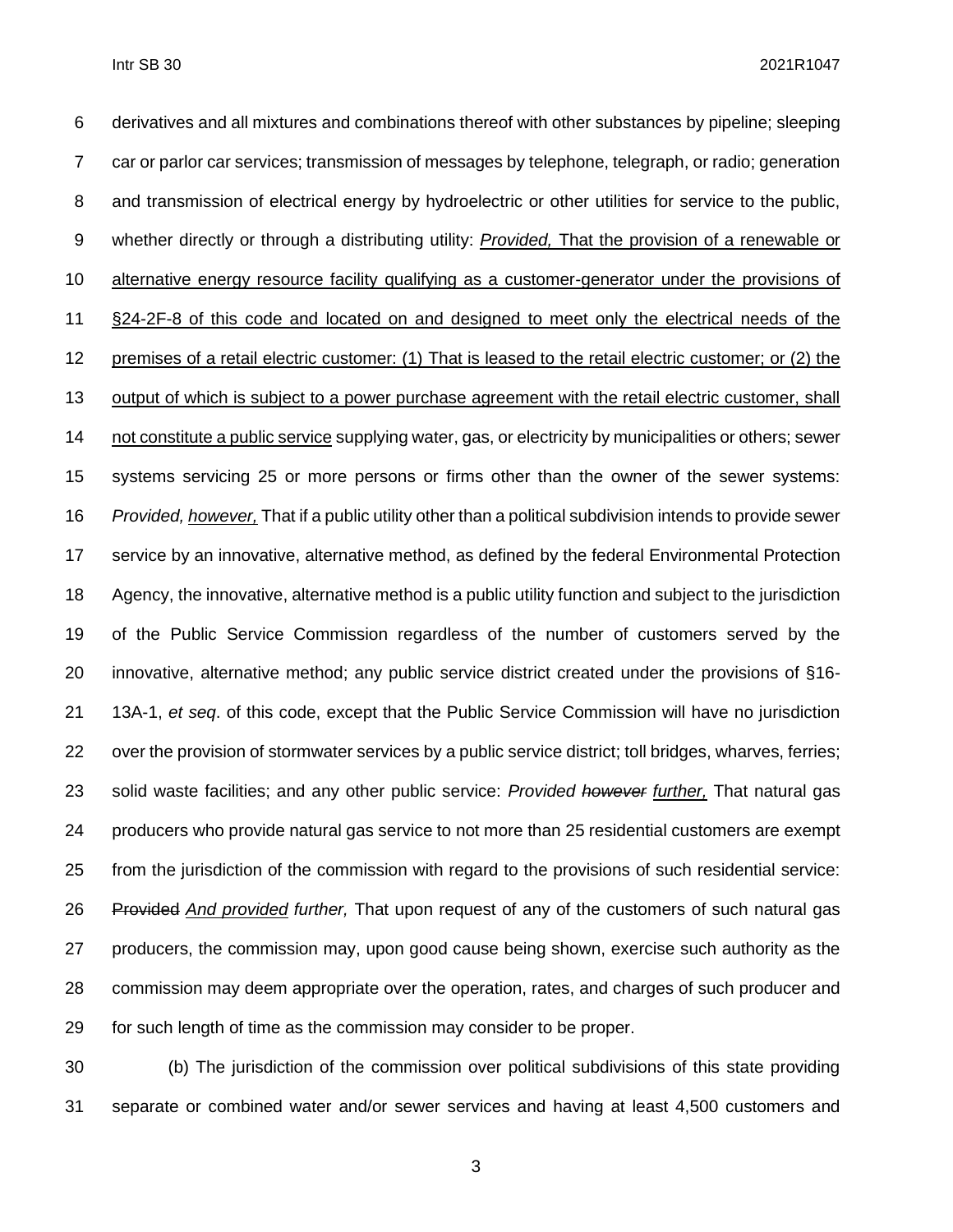annual combined gross revenues of \$3 million or more that are political subdivisions of the state is limited to:

 (1) General supervision of public utilities, as granted and described in §24-2-5 of this code; (2) Regulation of measurements, practices, acts, or services, as granted and described in §24-2-7 of this code;

 (3) Regulation of a system of accounts to be kept by a public utility that is a political subdivision of the state, as granted and described in §24-2-8 of this code;

 (4) Submission of information to the commission regarding rates, tolls, charges, or practices, as granted and described in §24-2-9 of this code;

 (5) Authority to subpoena witnesses, take testimony, and administer oaths to any witness in any proceeding before or conducted by the commission, as granted and described in §24-2-10 of this code; and

 (6) Investigation and resolution of disputes between a political subdivision of the state providing wholesale water and/or wastewater treatment or other services, whether by contract or through a tariff, and its customer or customers, including, but not limited to, rates, fees and charges, service areas and contested utility combinations: *Provided*, That any request for an investigation related to such a dispute that is based on the act or omission of the political subdivision shall be filed within 30 days of the act or omission of the political subdivision and the commission shall resolve said dispute within 120 days of filing. The 120-day period for resolution of the dispute may be tolled by the commission until the necessary information showing the basis of the rates, fees, and charges or other information as the commission considers necessary is filed: *Provided, however*, That the disputed rates, fees, and charges so fixed by the political subdivision providing separate or combined water and/or sewer services shall remain in full force and effect until set aside, altered or, amended by the commission in an order to be followed in the future.

(7) Customers of water and sewer utilities operated by a political subdivision of the state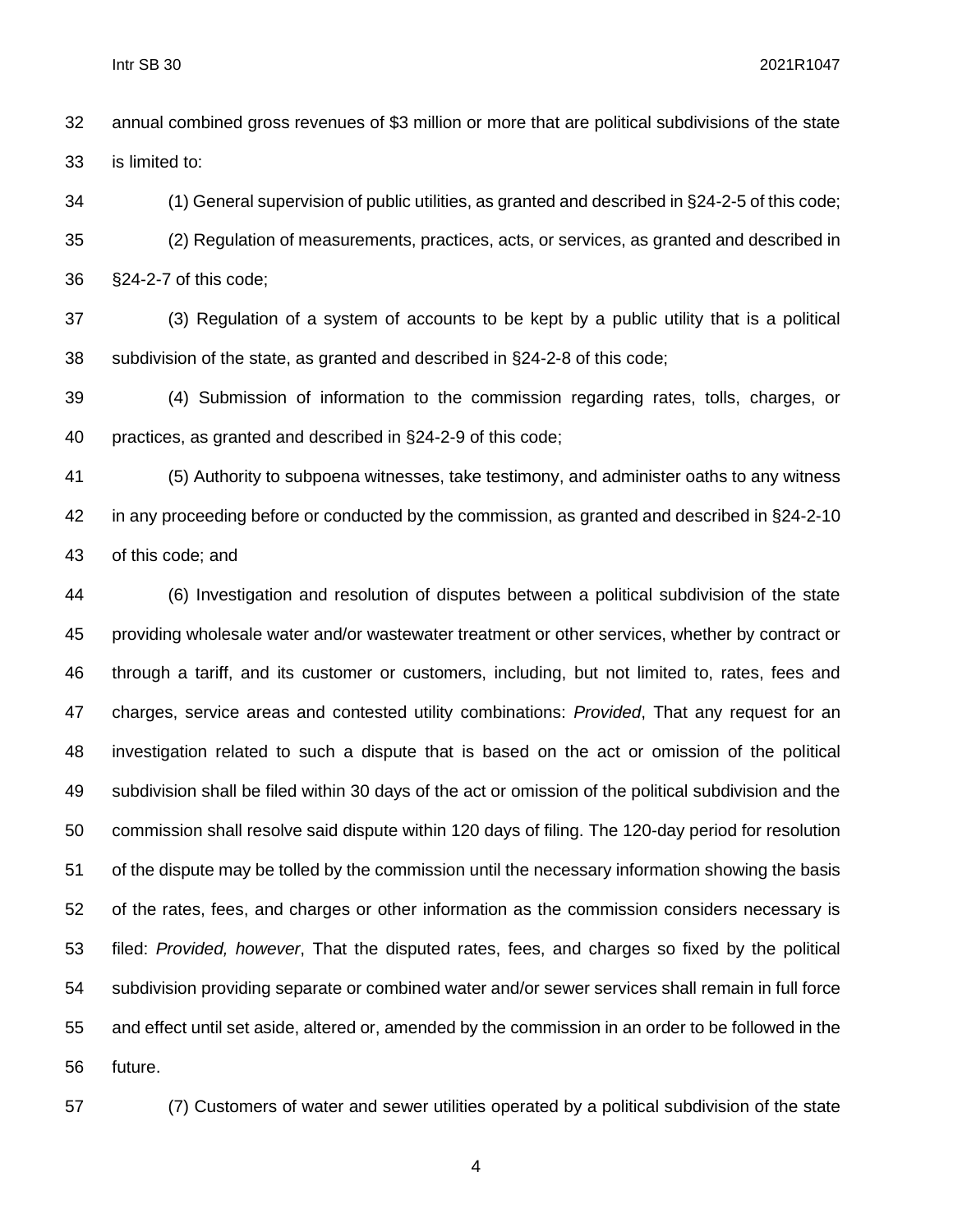may bring formal or informal complaints regarding the commission's exercise of the powers enumerated in this section and the commission shall resolve these complaints.

 (8) In the event that a political subdivision has a deficiency in either its bond revenue or bond reserve accounts, or is otherwise in breach of a bond covenant, any bond holder may petition the Public Service Commission for such redress as will bring the accounts to current status or otherwise resolve the breached covenant, and the commission shall have jurisdiction to fully resolve the alleged deficiency or breach.

 (c) The commission may, upon application, waive its jurisdiction and allow a utility operating in an adjoining state to provide service in West Virginia when:

 (1) An area of West Virginia cannot be practicably and economically served by a utility licensed to operate within the State of West Virginia;

 (2) Said area can be provided with utility service by a utility which operates in a state adjoining West Virginia;

 (3) The utility operating in the adjoining state is regulated by a regulatory agency or commission of the adjoining state; and

 (4) The number of customers to be served is not substantial. The rates the out-of-state utility charges West Virginia customers shall be the same as the rate the utility is duly authorized to charge in the adjoining jurisdiction. The commission, in the case of any such utility, may revoke its waiver of jurisdiction for good cause.

(d) Any other provisions of this chapter to the contrary notwithstanding:

 (1) An owner or operator of an electric generating facility located or to be located in this state that has been designated as an exempt wholesale generator under applicable federal law, or will be so designated prior to commercial operation of the facility, and for which such facility the owner or operator holds a certificate of public convenience and necessity issued by the commission on or before July 1, 2003, shall be subject to §24-2-11c(e) through §24-2-11c(j) of this code as if the certificate of public convenience and necessity for such facility were a siting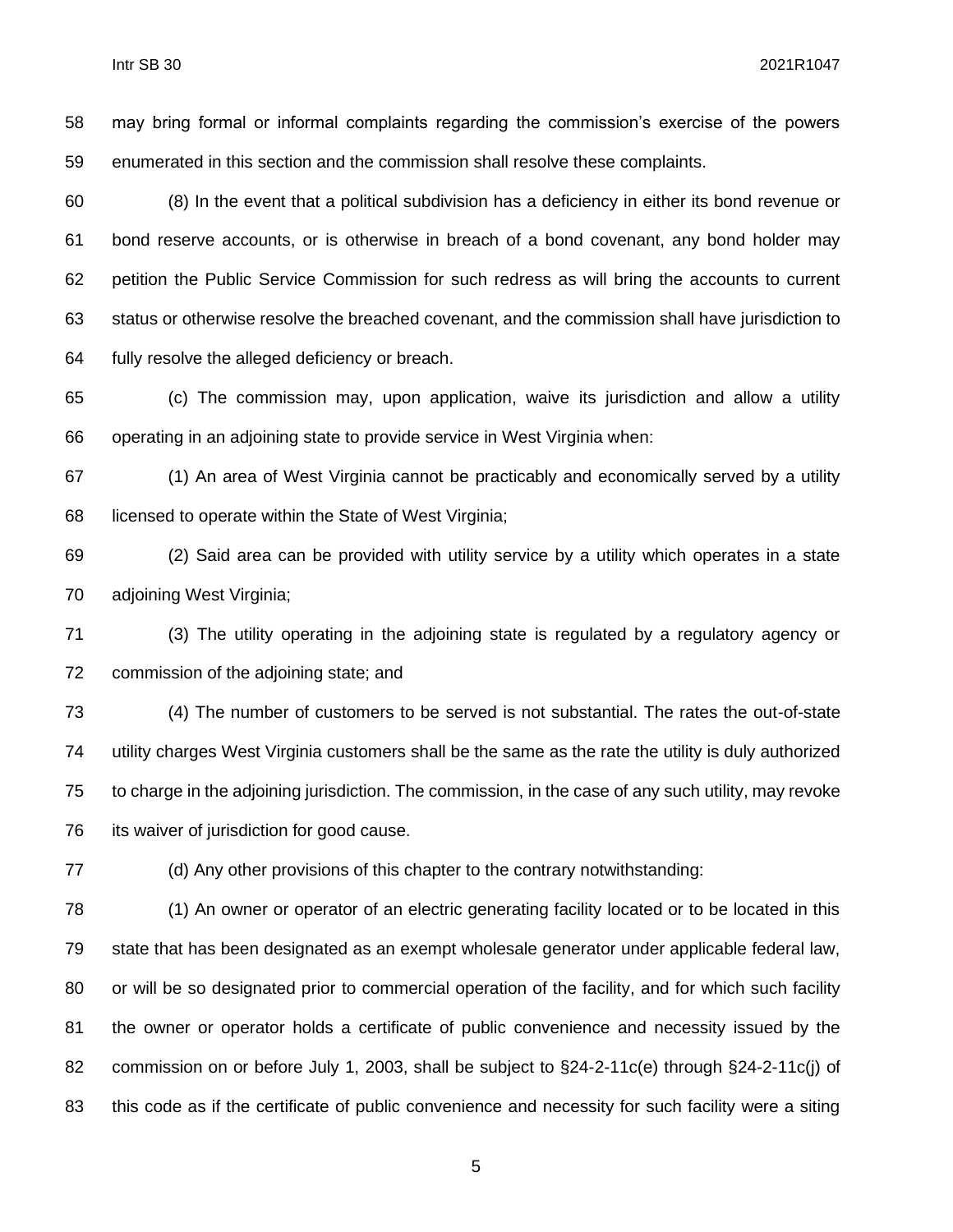certificate issued under §24-2-11c of this code and shall not otherwise be subject to the jurisdiction 85 of the commission or to the provisions of this chapter with respect to such facility except for the making or constructing of a material modification thereof as provided in §24-2-1(d)(5) of this code. (2) Any person, corporation, or other entity that intends to construct or construct and operate an electric generating facility to be located in this state that has been designated as an exempt wholesale generator under applicable federal law, or will be so designated prior to commercial operation of the facility, and for which facility the owner or operator does not hold a certificate of public convenience and necessity issued by the commission on or before July 1, 2003, shall, prior to commencement of construction of the facility, obtain a siting certificate from the commission pursuant to the provisions of §24-2-11c of this code in lieu of a certificate of public convenience and necessity pursuant to the provisions of §24-2-11 of this code. An owner or operator of an electric generating facility as is described in this subdivision for which a siting certificate has been issued by the commission shall be subject to §24-2-11c(e) through §24-2- 97 11c(j) of this code and shall not otherwise be subject to the jurisdiction of the commission or to the provisions of this chapter with respect to such facility except for the making or constructing of a material modification thereof as provided in §24-2-1(d)(5) of this code.

 (3) An owner or operator of an electric generating facility located in this state that had not been designated as an exempt wholesale generator under applicable federal law prior to commercial operation of the facility that generates electric energy solely for sale at retail outside this state or solely for sale at wholesale in accordance with any applicable federal law that preempts state law or solely for both such sales at retail and such sales at wholesale and that had been constructed and had engaged in commercial operation on or before July 1, 2003, shall not be subject to the jurisdiction of the commission or to the provisions of this chapter with respect to such facility, regardless of whether such facility subsequent to its construction has been or will be designated as an exempt wholesale generator under applicable federal law: *Provided*, That such owner or operator shall be subject to §24-2-1(d)(5) of this code if a material modification of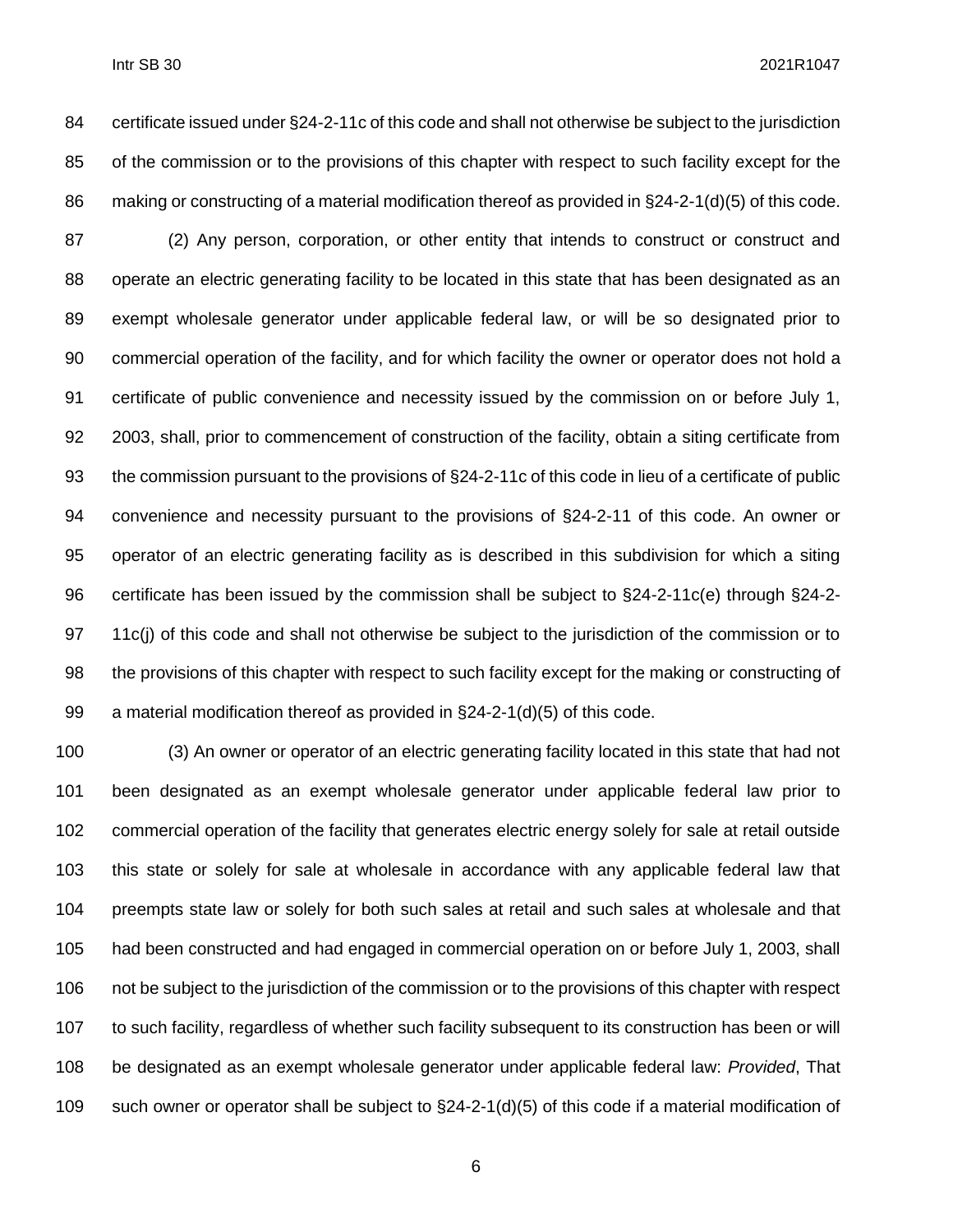such facility is made or constructed.

 (4) Any person, corporation, or other entity that intends to construct or construct and operate an electric generating facility to be located in this state that has not been or will not be designated as an exempt wholesale generator under applicable federal law prior to commercial operation of the facility that will generate electric energy solely for sale at retail outside this state or solely for sale at wholesale in accordance with any applicable federal law that preempts state law or solely for both such sales at retail and such sales at wholesale and that had not been constructed and had not been engaged in commercial operation on or before July 1, 2003, shall, 118 prior to commencement of construction of the facility, obtain a siting certificate from the commission pursuant to the provisions of §24-2-11c of this code in lieu of a certificate of public convenience and necessity pursuant to the provisions of §24-2-11 of this code. An owner or operator of an electric generating facility as is described in this subdivision for which a siting certificate has been issued by the commission shall be subject to §24-2-11c(e) through §24-2- 11c(j) of this code and shall not otherwise be subject to the jurisdiction of the commission or to the provisions of this chapter with respect to such facility except for the making or constructing of a material modification thereof as provided in §24-2-1(d)(5) of this code.

 (5) An owner or operator of an electric generating facility described in this subsection shall, before making or constructing a material modification of the facility that is not within the terms of any certificate of public convenience and necessity or siting certificate previously issued for the facility or an earlier material modification thereof, obtain a siting certificate for the modification from the commission pursuant to the provisions of §24-2-11c of this code in lieu of a certificate of 131 public convenience and necessity for the modification pursuant to the provisions of §24-2-11 of this code and, except for the provisions of §24-2-11c of this code, shall not otherwise be subject to the jurisdiction of the commission or to the provisions of this chapter with respect to such modification.

(6) The commission shall consider an application for a certificate of public convenience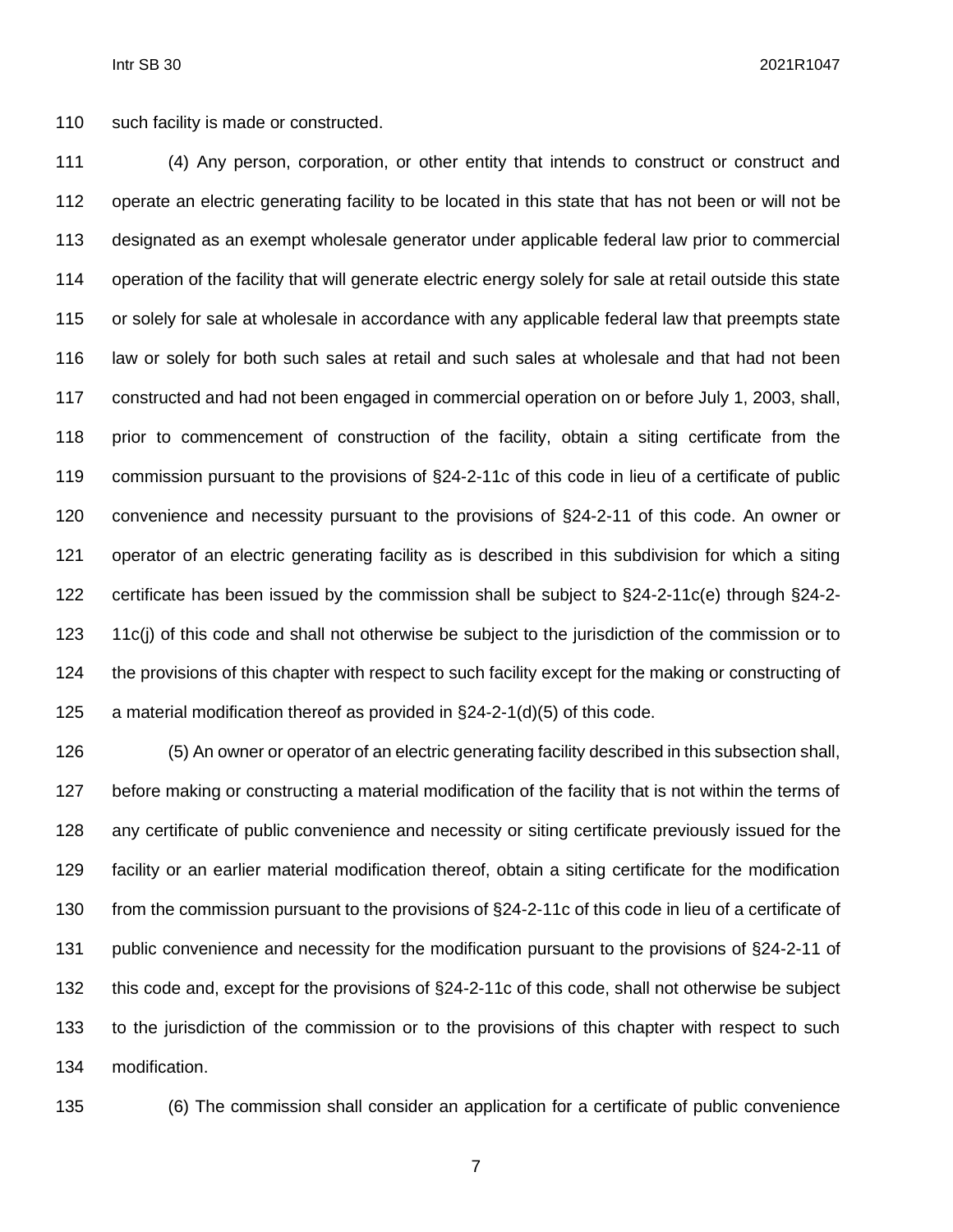and necessity filed pursuant to §24-2-11 of this code to construct an electric generating facility described in this subsection or to make or construct a material modification of such electric generating facility as an application for a siting certificate pursuant to §24-2-11c of this code if the application for the certificate of public convenience and necessity was filed with the commission prior to July 1, 2003, and if the commission has not issued a final order thereon as of that date.

 (7) The limitations on the jurisdiction of the commission over, and on the applicability of 142 the provisions of this chapter to, the owner or operator of an electric generating facility as imposed by and described in this subsection shall not be deemed to affect or limit the commission's jurisdiction over contracts or arrangements between the owner or operator of such facility and any affiliated public utility subject to the provisions of this chapter.

 (e) The commission shall not have jurisdiction of Internet protocol-enabled service or voice-over Internet protocol-enabled service. As used in this subsection:

 (1) "Internet protocol-enabled service" means any service, capability, functionality, or application provided using Internet protocol, or any successor protocol, that enables an end user to send or receive a communication in Internet protocol format, or any successor format, regardless of whether the communication is voice, data, or video.

(2) "Voice-over Internet protocol service" means any service that:

 (i) Enables real-time two-way voice communications that originate or terminate from the user's location using Internet protocol or a successor protocol; and

(ii) Uses a broadband connection from the user's location.

 (3) The term "voice-over Internet protocol service" includes any service that permits users to receive calls that originate on the public-switched telephone network and to terminate calls on 158 the public-switched telephone network.

 (f) Notwithstanding any other provisions of this article, the commission shall not have jurisdiction to review or approve any transaction involving a telephone company otherwise subject to §24-2-12 and §24-2-12a of this code if all entities involved in the transaction are under common